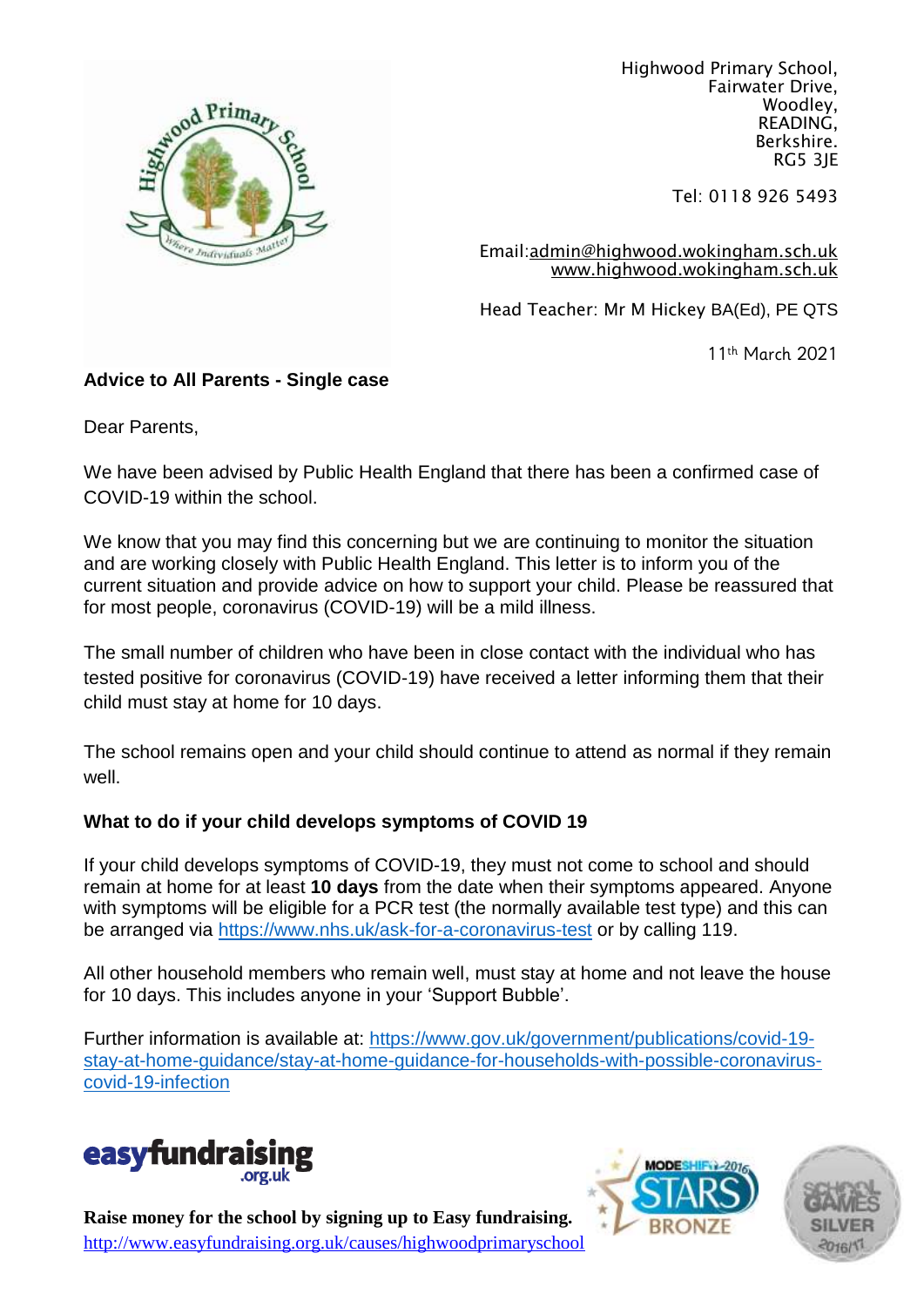The household isolation period includes the day the first person in your household's symptoms started (or the day their test was taken if they did not have symptoms) and the next 10 full days. This means that if, for example, your 10 day isolation period starts on the 15th of the month, your isolation period ends at 23:59 hrs on the 25th and you can return to your normal routine.

Household members should not go to work, school or public areas and exercise should be taken within the home.

If you require help with buying groceries, other shopping or picking up medication, or walking a dog, you should ask friends or family. Alternatively, you can order your shopping online and medication by phone or online.

Household members staying at home for 10 days will greatly reduce the overall amount of infection the household could pass on to others in the community

If you are able, move any vulnerable individuals (such as the elderly and those with underlying health conditions) out of your home, to stay with friends or family for the duration of the home isolation period.

# **Symptoms**

The most common symptoms of coronavirus (COVID-19) are recent onset of:

- a new continuous cough
- a high temperature
- a loss of, or change in, your normal sense of taste or smell (anosmia)

# **For most people, coronavirus (COVID-19) will be a mild illness.**

If your child does develop symptoms, you can seek advice from the nhs.uk website at [https://www.nhs.uk/conditions/coronavirus-covid-19/check-if-you-have-coronavirus](https://www.nhs.uk/conditions/coronavirus-covid-19/check-if-you-have-coronavirus-symptoms/)[symptoms/.](https://www.nhs.uk/conditions/coronavirus-covid-19/check-if-you-have-coronavirus-symptoms/) If you are concerned about your child's symptoms, or they are worsening you can seek advice from NHS 111 at<https://111.nhs.uk/> or by phoning 111.

# **How to stop COVID-19 spreading**

There are things you can do to help reduce the risk of you and anyone you live with getting ill with COVID-19

*Do*

- wash your hands with soap and water often do this for at least 20 seconds
- use hand sanitiser gel if soap and water are not available
- wash your hands as soon as you get home
- cover your mouth and nose with a tissue or your sleeve (not your hands) when you cough or sneeze
- put used tissues in the bin immediately and wash your hands afterwards







**Raise money for the school by signing up to Easy fundraising.** <http://www.easyfundraising.org.uk/causes/highwoodprimaryschool>